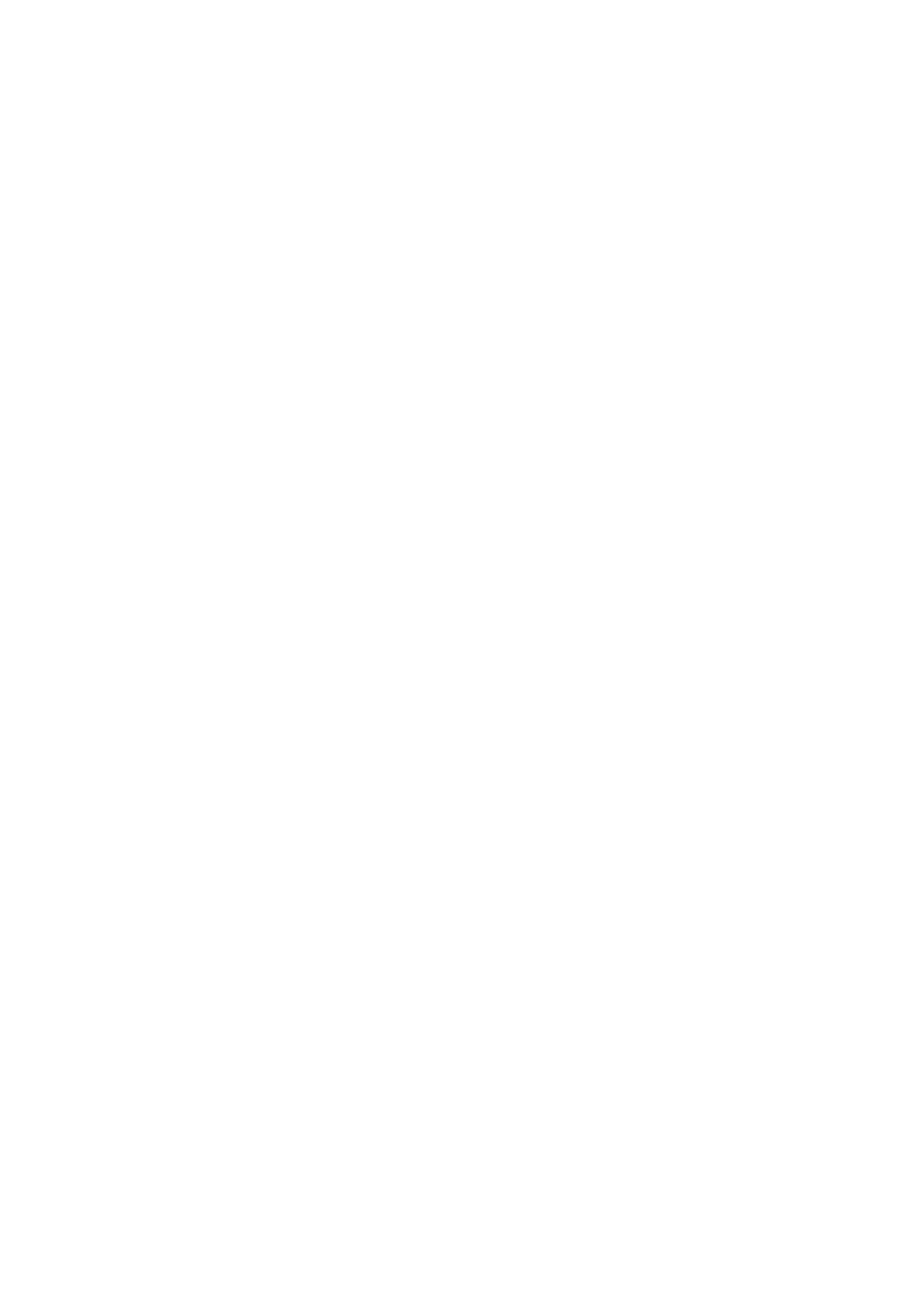#### **LIBER MMM**

This course is an exercise in the disciplines of magical trance, a form of mind control having similarities to yoga, personal metamorphosis, and the basic techniques of magic. Success with these techniques is a prerequisite for any real progress with the initiate 3° syllabus.

A magical diary is the magician's most essential and powerful tool. It should be large enough to allow a full page for each day. Students should record the time, duration and degree of success of any practice undertaken. They should make notes about environmental factors conductive (or otherwise) to the work.

Those wishing to notify the Order of their intention to begin the work are invited to do so via the publisher.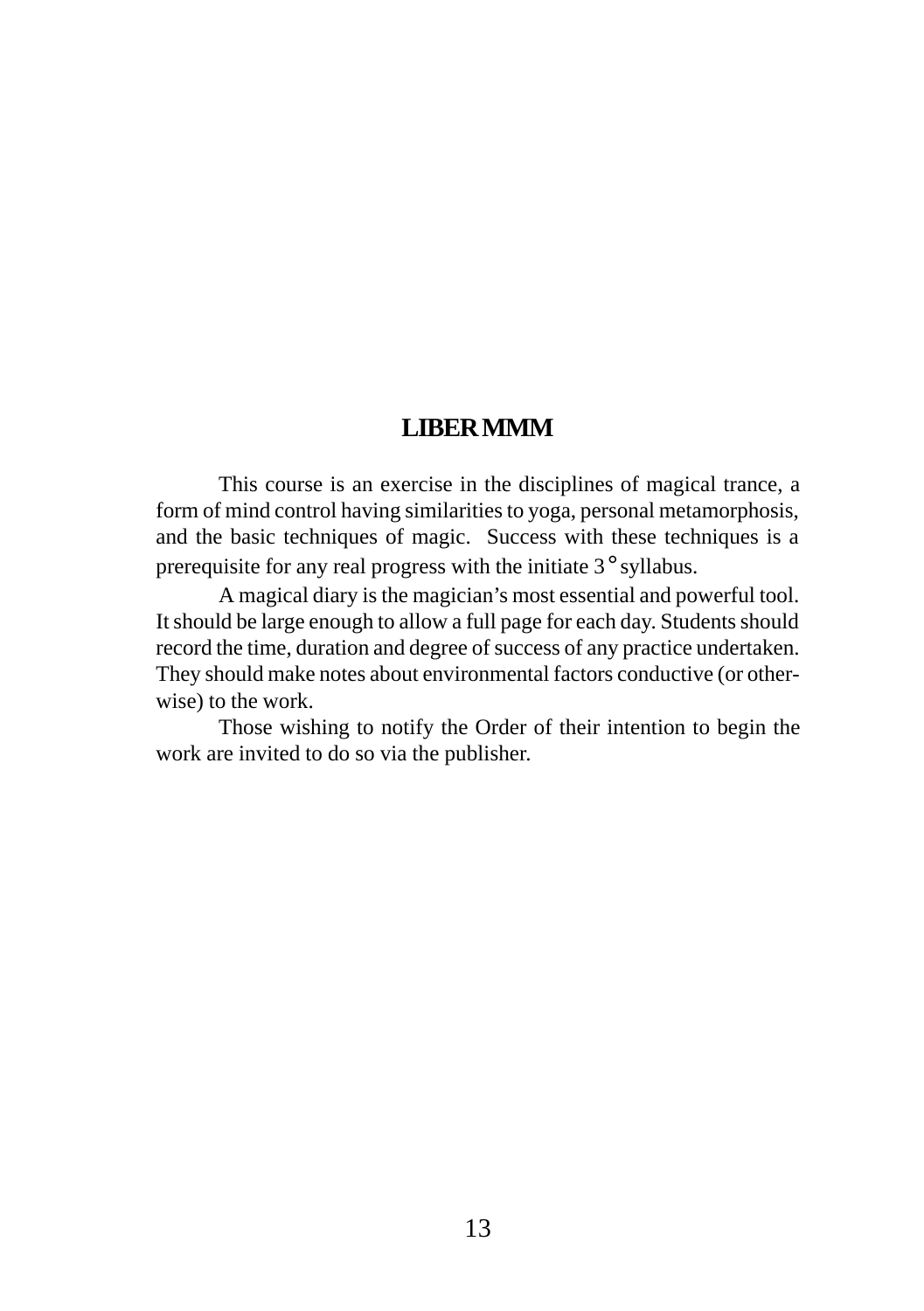## **MIND CONTROL**

To work magic effectively, the ability to concentrate the attention must be built up until the mind can enter a trance-like condition. This is accomplished in a number of stages: absolute motionlessness of the body, regulation of the breathing, stopping of thoughts, concentration on sound, concentration on objects, and concentration on mental images.

#### **Motionlessness**

Arrange the body in any comfortable position and try to remain in that position for as long as possible. Try not to blink or move the tongue or fingers or any part of the body at all. Do not let the mind run away on long trains of thought but rather observe oneself passively. What appeared to be a comfortable position may become agonizing with time, but persist! Set aside some time each day for this practice and take advantage of any opportunity of inactivity which may arise.

Record the results in the magical diary. One should not be satisfied with less than five minutes. When fifteen have been achieved, proceed to regulation of the breathing.

#### **Breathing**

Stay as motionless as possible and begin to deliberately make the breathing slower and deeper. The aim is to use the entire capacity of the lungs but without any undue muscular effort or strain. The lungs may be held empty or full between exhalation and inhalation to lengthen the cycle. The important thing is that the mind should direct it's complete attention to the breath cycle. When this can be done for thirty minutes, proceed to not-thinking.

#### **Not-Thinking**

The exercises of motionlessness and breathing may improve health, but they have no other intrinsic value aside from being a preparation for not thinking, the beginnings of the magical trance condition. While motionless and breathing deeply, begin to withdraw the mind from any thoughts which arise. The attempt to do this inevitably reveals the mind to be a raging tempest of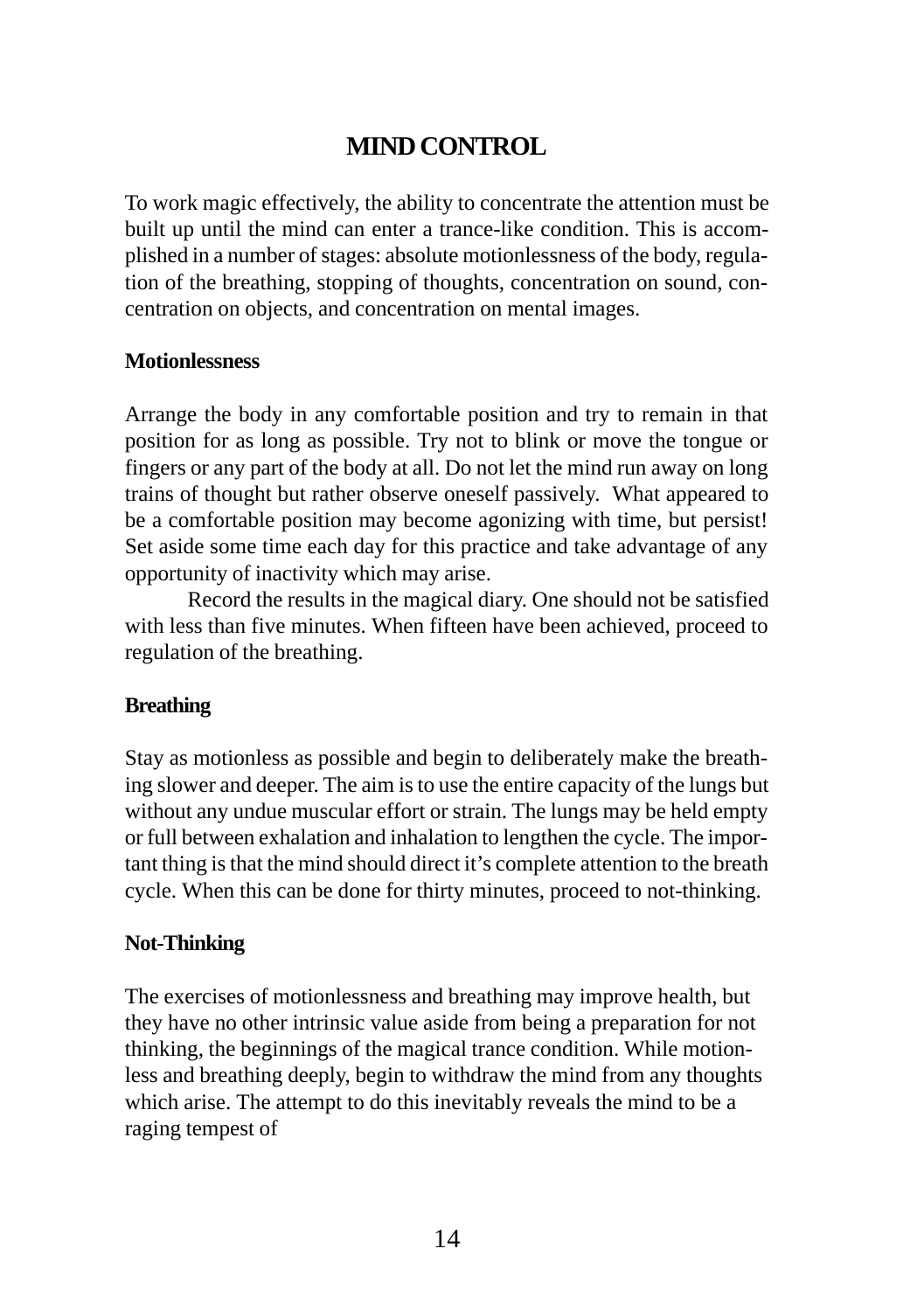activity. Only the greatest determination can win even a few seconds of mental silence, but even this is quite a triumph. Aim for complete vigilance over the arising of thoughts and try to lengthen the periods of total quiescence.

Like the physical motionlessness, this mental motionlessness should be practiced at set times and also whenever a period of inactivity presents itself. The results should be recorded in your diary.

#### **The Magical Trances**

Magic is the science and art of causing change to occur in conformity with will. The will can only become magically effective when the mind is focused and not interfering with the will. The mind must first discipline itself to focus it's entire attention on some meaningless phenomenon. If an attempt is made to focus on some form of desire, the effect is short circuited by lust of result. Egotistical identification, fear of failure, and the reciprocal desire not to achieve desire, arising from our dual nature, destroy the result.

Therefore, when selecting topics for concentration, choose subjects of no spiritual, egotistical, intellectual, emotional, or useful significance meaningless things.

#### **Object Concentration**

The legend of the evil-eye derives from the ability of wizards and sorcerers to give a fixed dead stare. This ability can be practiced against any object - a mark on a wall, something in the distance, a star in the night sky anything. To hold an object with an absolutely fixed, unwavering gaze for more than a few moments proves extraordinarily difficult, yet it must be persisted in for hours at a time. Every attempt by the eye to distort the object, every attempt by the mind to find something else to think of, must be resisted. Eventually it is possible to extract occult secrets from things by this technique, but the ability must be developed by working with meaningless objects.

#### **Sound Concentration**

The part of the mind in which verbal thoughts arise is brought under magical control by concentration on sounds mentally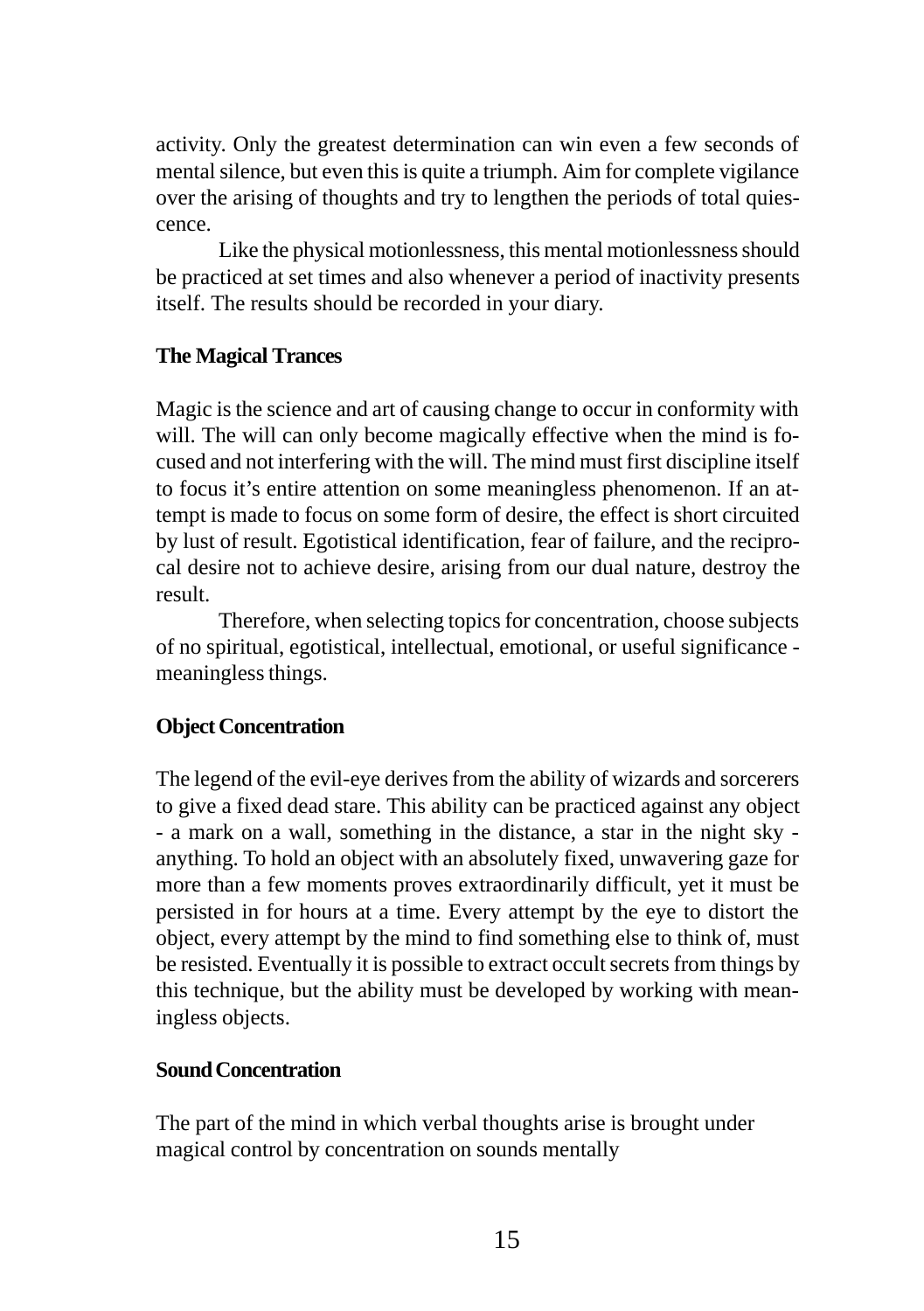imagined. Any simple sound of one or more syllables is selected, for example *Aum* or *Om*, *Abrahadabra*, *Yod He Vau He*, *Aum Mani Padme Hum*, *Zazas Zazas*, *Nasatanada Zazas*. The chosen sound is repeated over and over in the mind to block all other thoughts. No matter how inappropriate the choice of sound may seem to have been, you must persist with it. Eventually the sound may seem to repeat itself automatically and may even occur in sleep. These are encouraging signs. Sound concentration is the key to words of power and certain forms of spell casting.

#### **Image Concentration**

The part of the mind in which pictorial thoughts arise is brought under magical control by image concentration. A simple shape, such as a triangle, circle, square, cross, or crescent, is chosen and held in the mind's eye, without distortion, for as long as possible. Only the most determined efforts are likely to make the imagined form persist for any time. At first the image should be sought with the eyes closed. With practice it can be projected onto any blank surface. This technique is the basis of casting sigils and creating independent thought forms.

The three methods of attaining magical trance will only yield results if pursued with the most fanatical and morbid determination. These abilities are highly abnormal and usually inaccessible to human consciousness, as they demand such inhuman concentration, but the rewards are great. In the magical diary, record each day's formal work and whatever extra opportunities have been utilized. No page should be left blank.

#### **Metamorphosis**

The transmutation of the mind to magical consciousness has often been called the Great Work. It has a far-reaching purpose leading eventually to the discovery of the True Will. Even a slight ability to change oneself is more valuable than any power over the external universe. Metamorphosis is an exercise in willed restructuring of the mind.

All attempts to reorganize the mind involve a duality between conditions as they are and the preferred condition. Thus it is impossible to cultivate any virtue like spontaneity, joy, pious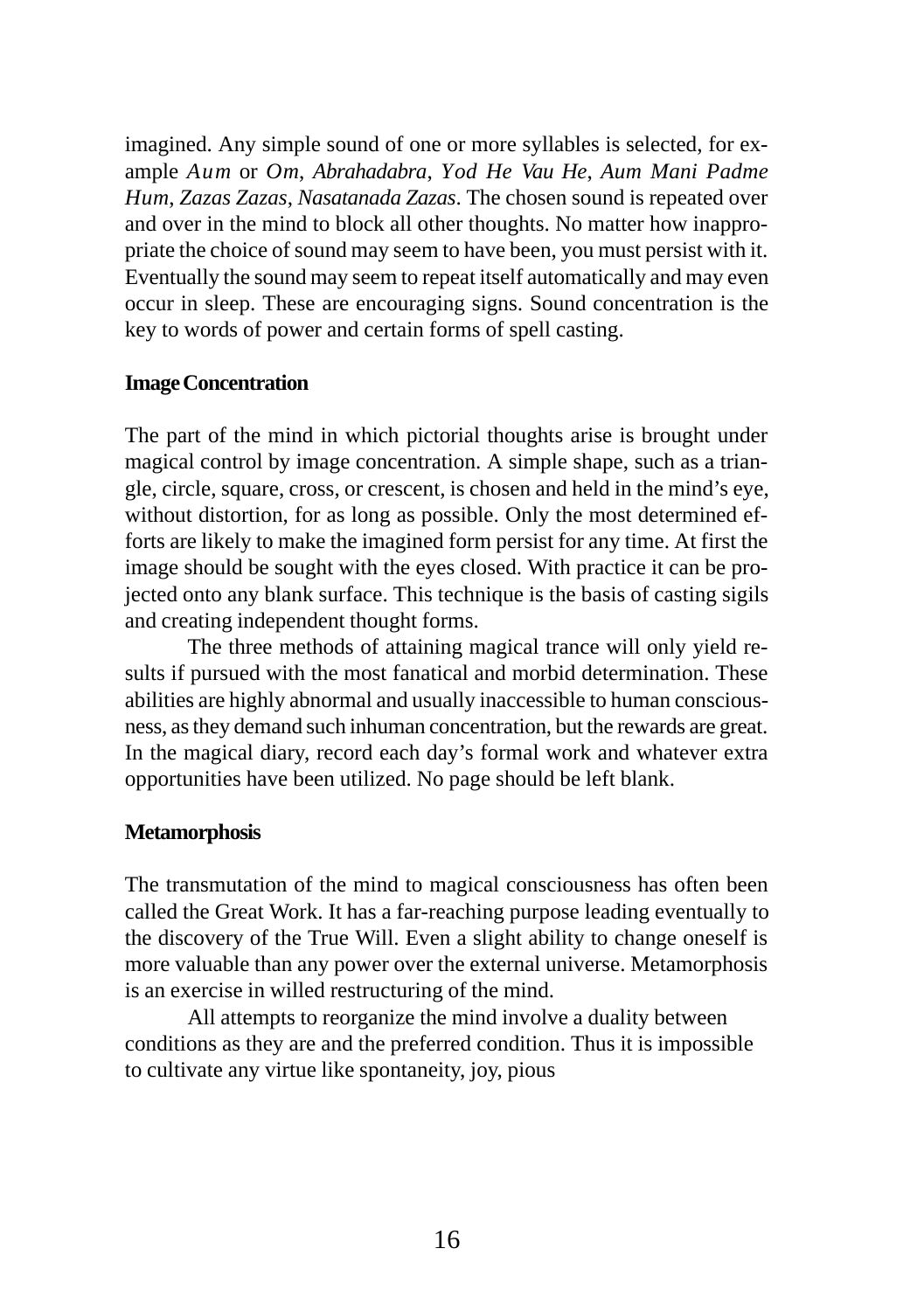pride, grace or omnipotence without involving oneself in more conventionality, sorrow, guilt, sin and impotence in the process. Religions are founded on the fallacy that one can or ought to have one without the other. High magic recognizes the dualistic condition but does not care whether life is bittersweet or sweet and sour; rather it seeks to achieve any arbitrary perceptual perspective at will.

Any state of mind might arbitrarily be chosen as an objective for transmutation, but there is a specific virtue to the ones given. The first is an antidote to the imbalance and possible madness of the magical trance. The second is a specific against obsession with the magical practices in the third section. They are:

1) Laughter/Laughter

2) Non-attachment/Non-disinterest

Attaining these states of mind is accomplished by a process of ongoing meditation. One tries to enter into the spirit of the condition whenever possible and to think about the desired result at other times. By this method, a strong new mental habit can be established.

Consider laughter: it is the highest emotion, for it can contain any of the others from ecstasy to grief. It has no opposite. Crying is merely an underdeveloped form of it which cleanses the eyes and summons assistance to infants. Laughter is the only tenable attitude in a universe which is a joke played upon itself.

The trick is to see that joke played out even in the neutral and ghastly events which surround one. It is not for us to question the universe's apparent lack of taste. Seek the emotion of laughter at what delights and amuses, seek it in whatever is neutral or meaningless, seek it even in what is horrific and revolting. Though it may be forced at first, one can learn to smile inwardly at all things.

Non-attachment/Non-disinterest best describes the magical condition of acting without lust of result. It is very difficult for humans to decide on something and then to do it purely for it's own sake. Yet it is precisely this ability which is required to execute magical acts. Only single-pointed awareness will do. Attachment is to be understood both in the positive and negative sense, for aversion is it's other face. Attachment to any attribute of oneself,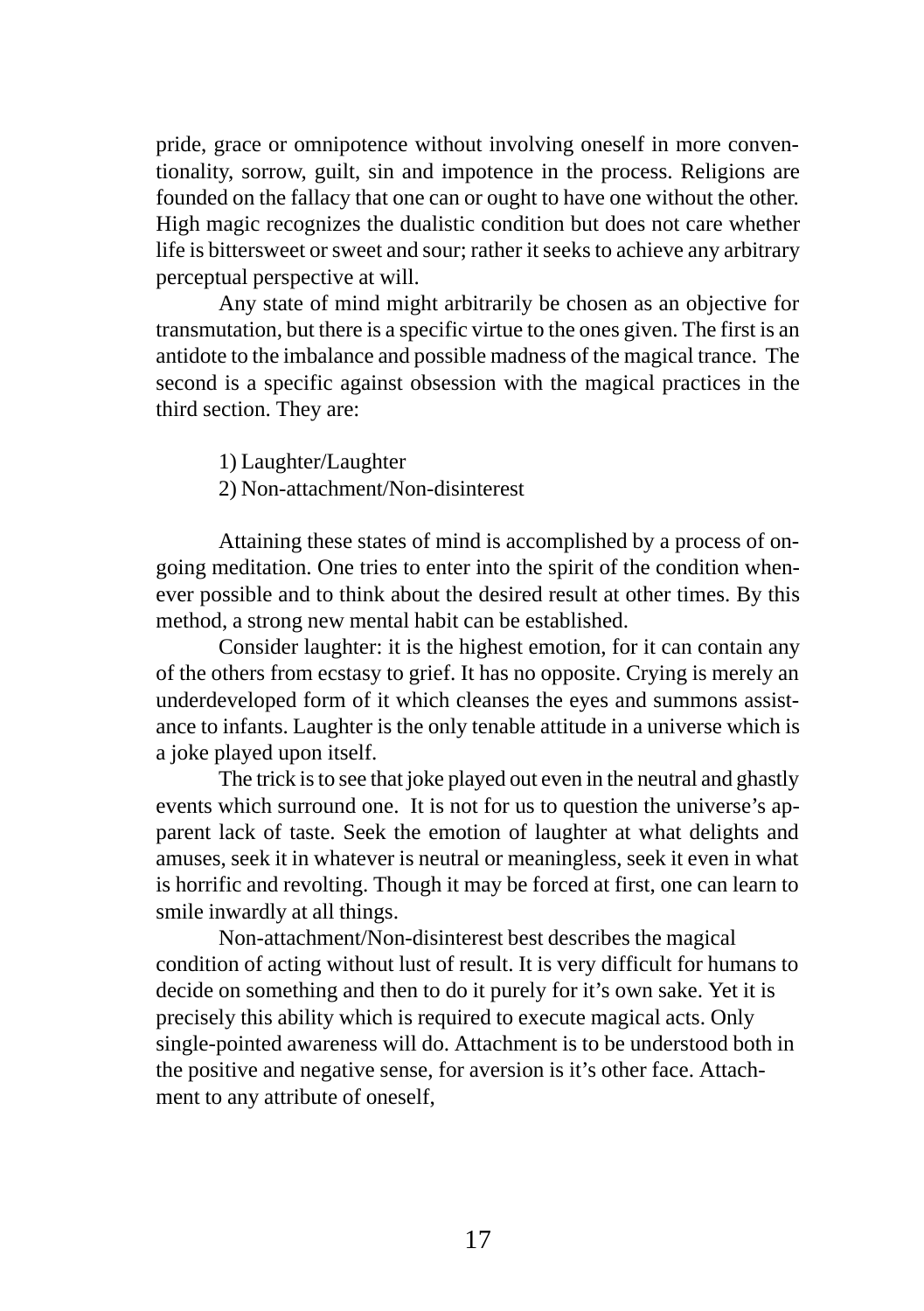one's personality, one's ambitions, one's relationships or sensory experiences - or equally, aversion to any of these - will prove limiting.

On the other hand, it is fatal to lose interest in these things for they are one's symbolic system or magical reality. Rather, one is attempting to touch the sensitive parts of one's reality more lightly in order to deny the spoiling hand of grasping desire and boredom. Thereby one may gain enough freedom to act magically.

In addition to these two meditations there is a third, more active, form of metamorphosis, and this involves one's everyday habits. However innocuous they might seem, habits in thought, word, and deed are the anchor of the personality. The magician aims to pull up that anchor and cast himself free on the seas of chaos.

To proceed, select any minor habit at random and delete it from your behavior: at the same time adopt any new habit at random. The choices should not involve anything of spiritual or egocentric, or emotional significance, nor should you select anything with any possibility of failure. By persisting with such simple beginnings you become capable of virtually anything.

All works of metamorphosis should be committed to the magical diary.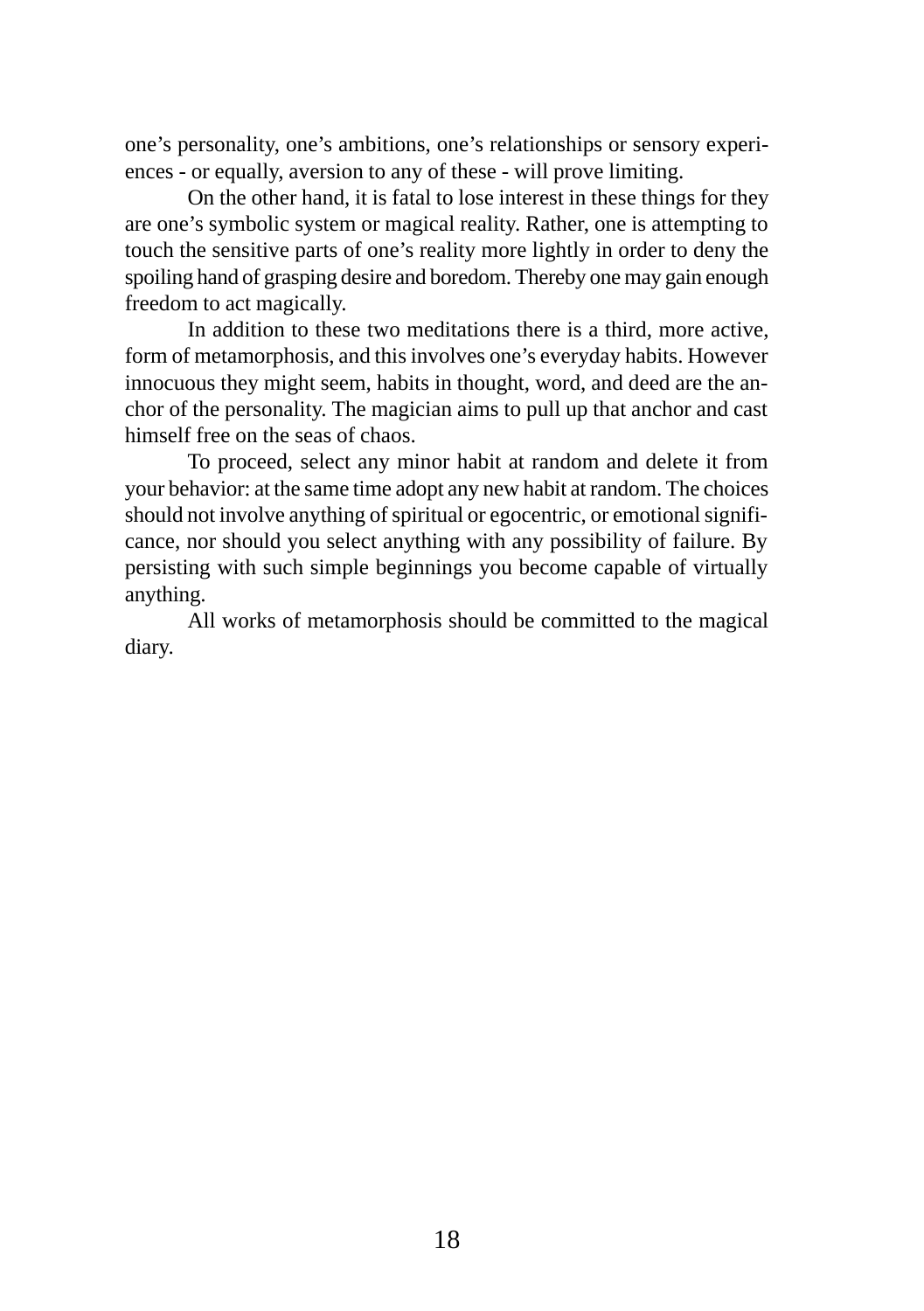#### **MAGIC**

Success in this part of the syllabus is dependent on some degree of mastery of the magical trances and metamorphosis. This magical instruction involves three techniques: ritual, sigils, and dreaming. In addition, the magician should make himself familiar with at least one system of divination: cards, crystal gazing, runesticks, pendulum, or divining rod. The methods are endless. With all techniques, aim to silence the mind and let inspiration provide some sort of answer. Whatever symbolic system or instruments are used, they act only to provide a receptacle or amplifier for inner abilities. No divinatory system should involve too much randomness. Astrology is not recommended.

Ritual is a combination of the use of talismanic weapons, gesture, visualized sigils, word spells, and magical trance. Before proceeding with sigils or dreaming, it is essential to develop an effective Banishing Ritual. A well-constructed banishing ritual has the following aspects. It prepares the magician more rapidly for magical concentration than any of the trance exercises alone. It enables the magician to resist obsession if problems are encountered with dream experiences or with sigils becoming conscious. It also protects the magician from any hostile occult influences which may assail him.

To develop a banishing ritual, first acquire a magical weapon - a sword, a dagger, a wand, or perhaps a large ring. The instrument should be something which is impressive to the mind and should also represent the aspirations of the magician. The advantages of hand-forging one's own instruments, or discovering them in some strange way, cannot be overemphasized. The banishing ritual should contain the following elements as a minimum.

First, the magician describes a barrier about himself with the magical weapon. The barrier is also strongly visualized. Three dimensional figures are preferable. See figure 1 on page 20.

Second, the magician focuses his will on a visualized image: for example, the image of the magical weapon, or his own imaginary third eye, or perhaps a ball of light inside his own head. A sound concentration may additionally or alternatively be used.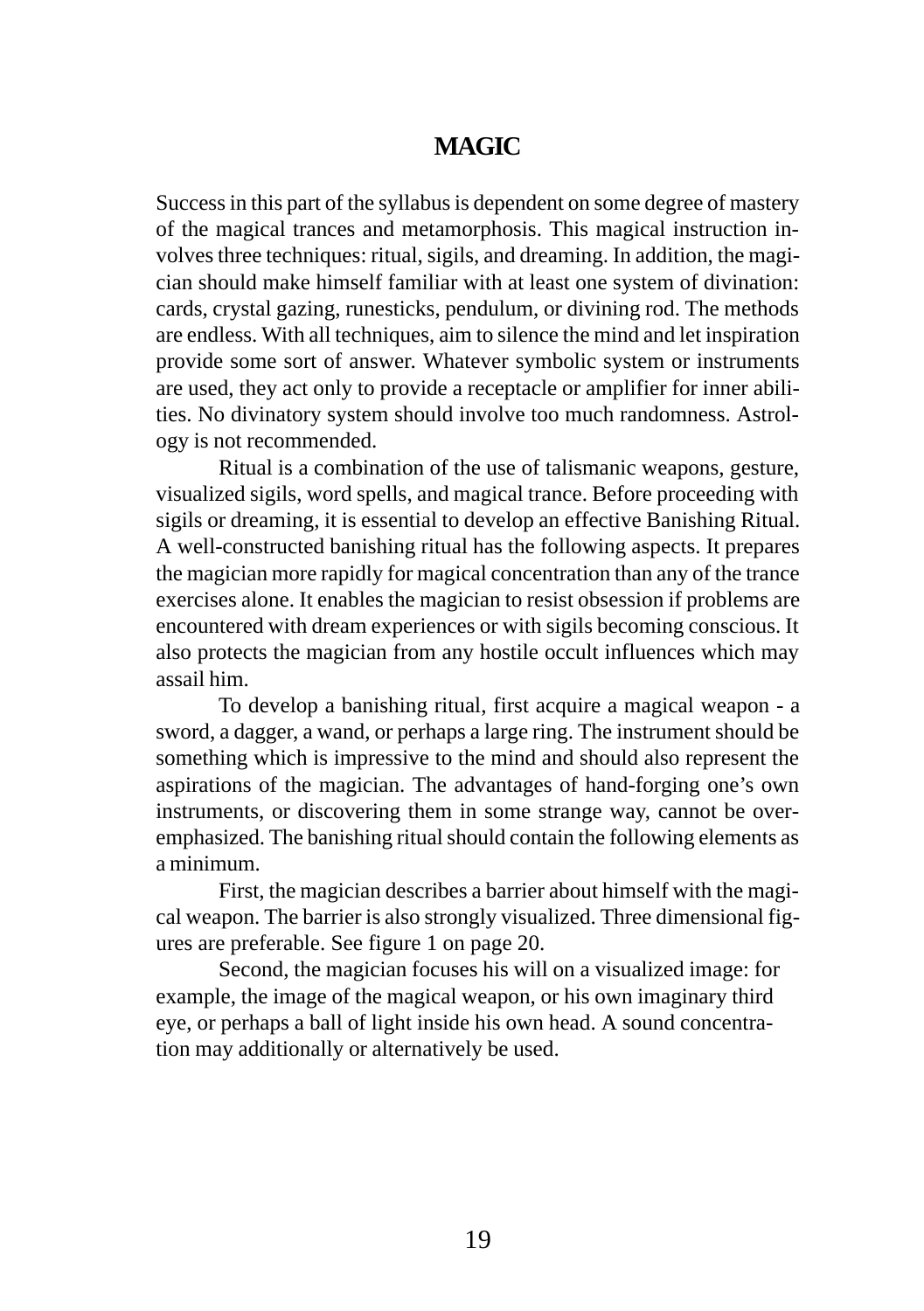

Figure 1. Different forms of three-dimensional barriers that the magician can create with the magical weapon.

Third, the barrier is reinforced with power symbols drawn with the magical weapon. The traditional five-pointed star or pentagram can be used, or the eight-pointed star of Chaos, or any other form. Words of power may also be used.

Fourth, the magician aspires to the infinite void by a brief but determined effort to stop thinking.

#### **Sigils**

The magician may require something which he is unable to obtain through the normal channels. It is sometimes possible to bring about the required coincidence by the direct intervention of the will provided that this does not put too great a strain on the universe. The mere act of wanting is rarely effective, as the will becomes involved in a dialogue with the mind. This dilutes magical ability in many ways. The desire becomes part of the ego complex; the mind becomes anxious of failure. Soon the original desire is a mass of conflicting ideas. Often the wished for result arises only when it has been forgotten. This last fact is the key to sigils and most forms of magical spell. Sigils work because they stimulate the will to work subconsciously, bypassing the mind.

There are three parts to the operation of a sigil. The sigil is constructed, the sigil is lost to the mind, the sigil is charged. In constructing a sigil, the aim is to produce a glyph of desire, stylized so as not to immediately suggest the desire. It is not necessary to use complex symbol systems. Figure 2 shows how sigils may be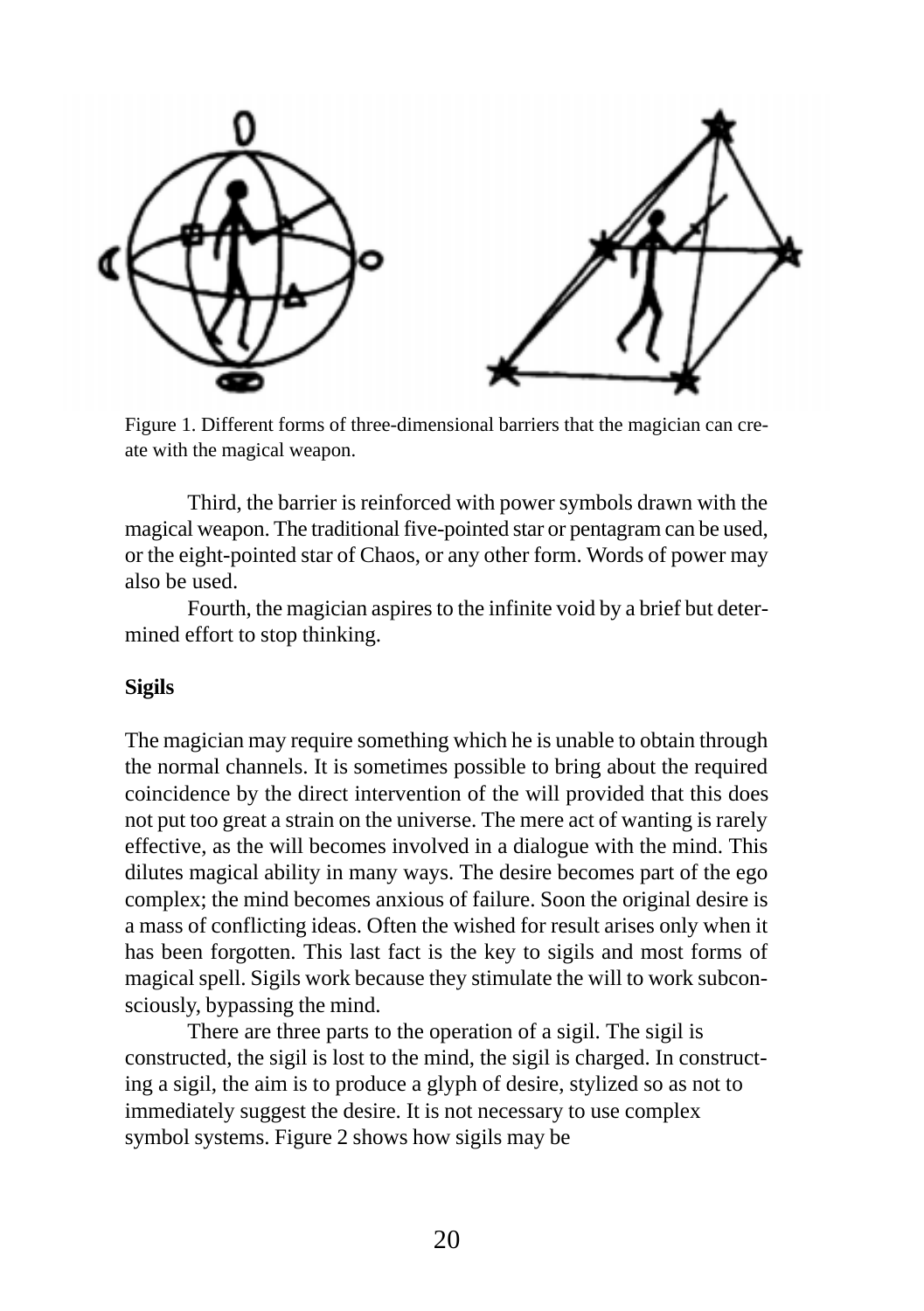

Figure 2. Creating a sigil by A) The word method, B) The pictorial method, and C) The mantrical method.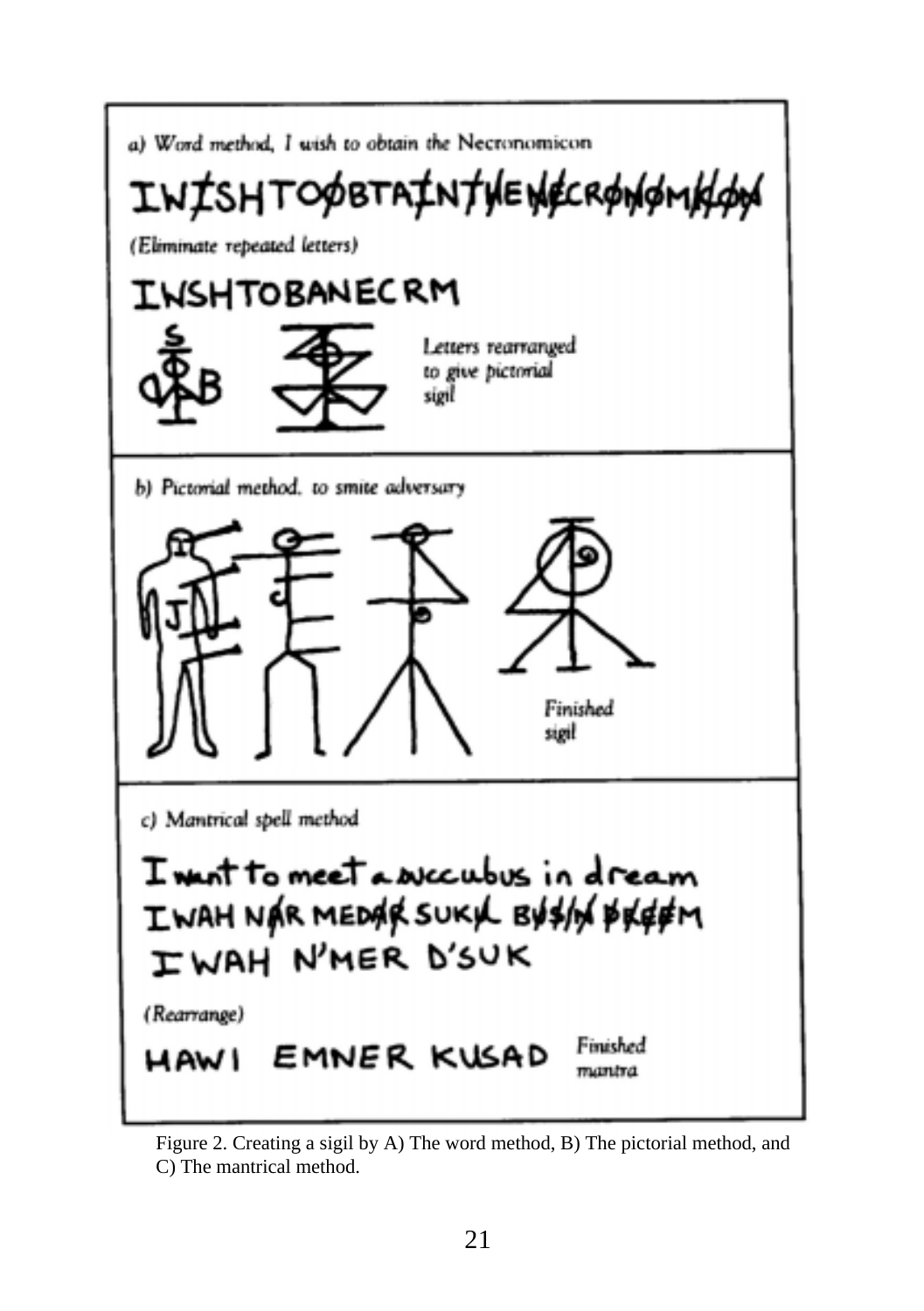constructed from words, from images, and from sounds. The subject matter of these spells is arbitrary and not recommended. To successfully lose the sigil, both the sigil form and the associated desire must be banished from normal waking consciousness. The magician strives against any manifestation of either by a forceful turning of his attention to other matters. Sometimes the sigil may be burnt, buried, or cast into an ocean. It is possible to lose a word spell by constant repetition as this eventually empties the mind of associated desire. The sigil is charged at moments when the mind has achieved quiescence through magical trance, or when high emotionality paralyzes its normal functioning. At these times the sigil is concentrated upon, either as a mental image, or mantra, or as a drawn form. Some of the times when sigils may be charged are as follows: during magical trance; at the moment of orgasm or great elation; at times of great fear, anger, or embarrassment; or at times when intense frustration or disappointment arises. Alternatively, when another strong desire arises, this desire is sacrificed (forgotten) and the sigil is concentrated on instead. After holding the sigil in the mind for as long as possible, it is wise to banish it by evoking laughter.

A record should be kept of all work with sigils but not in such a way as to cause conscious deliberation over the sigilized desire.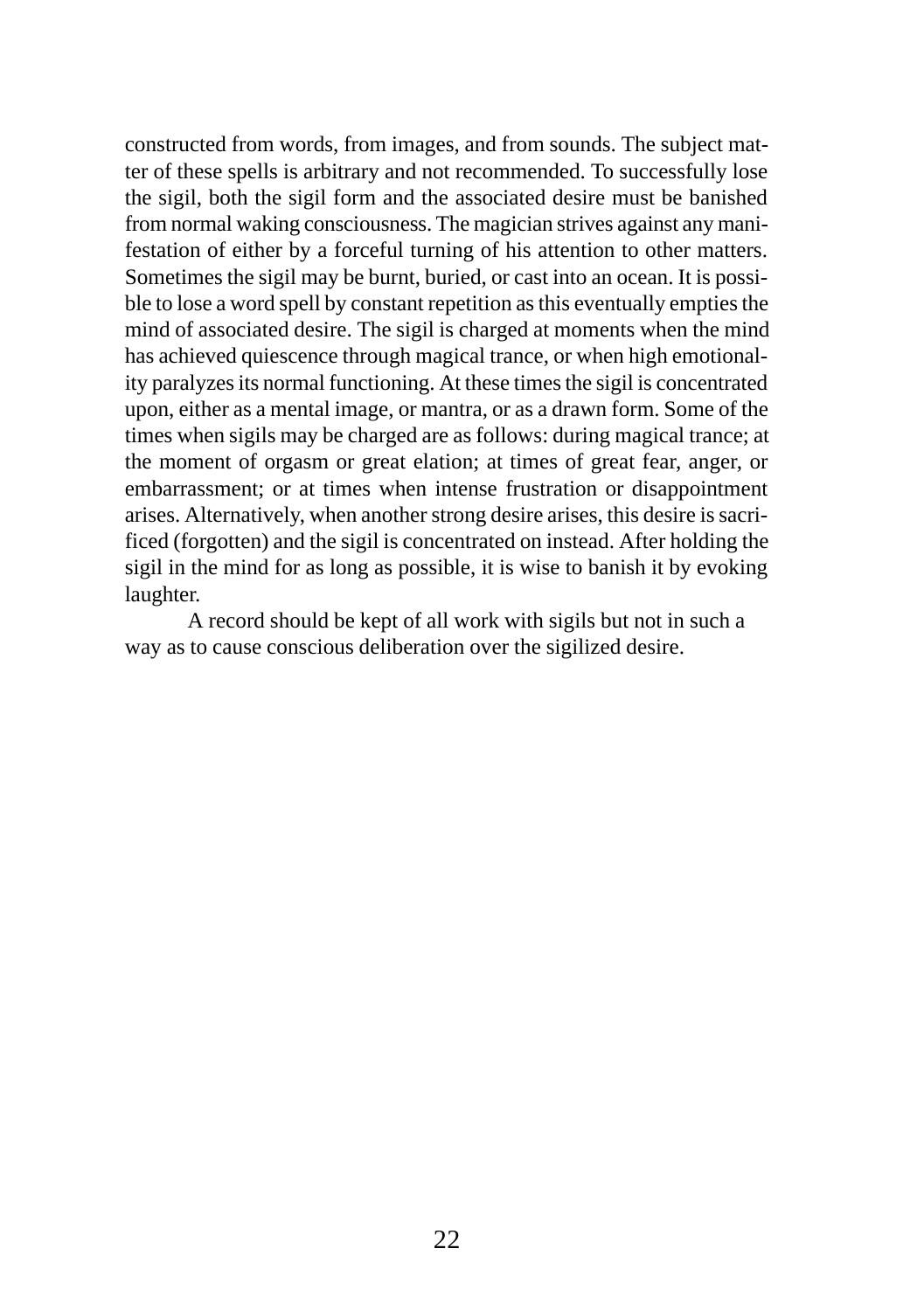#### **DREAMING**

The dream state provides a convenient egress into the fields of divination, entities and exteriorization or "out of the body" experience. All humans dream each night of their lives, but few can regularly recount their experiences even a few minutes after waking. Dream experiences are so incongruous that the brain learns to prevent them interfering with waking consciousness. The magician aims to gain full access to the dream plane and to assume control of it. The attempt to do this invariably involves the magician in a deadly and bizarre battle with his own psychic censor, which will use almost any tactics to deny him these experiences.

The only method of gaining full access to the dream plane is to keep a book and writing instrument next to the place of sleeping at all times. In this, record the details of all dreams as soon as possible after waking.

To assume conscious control over the dream state, it is necessary to select a topic for dreaming. The magician should start with simple experiences, such as the desire to see a particular object (real or imaginary) and master this before attempting divination or exteriorization. The dream is set up by strongly visualizing the desired topic in an otherwise silenced mind, immediately before sleep. For more complex experiences the method of sigils may be employed.

A record of dreams is best kept separate from the magical record as it tends to become voluminous. However any significant success should be transferred into the magical diary.

Though one may get to fear the sight of it, a properly kept magical record is the surest guarantor of success in the work of *Liber MMM*: it is both a work of reference with which to evaluate progress and, most significantly, a goad to further effort.